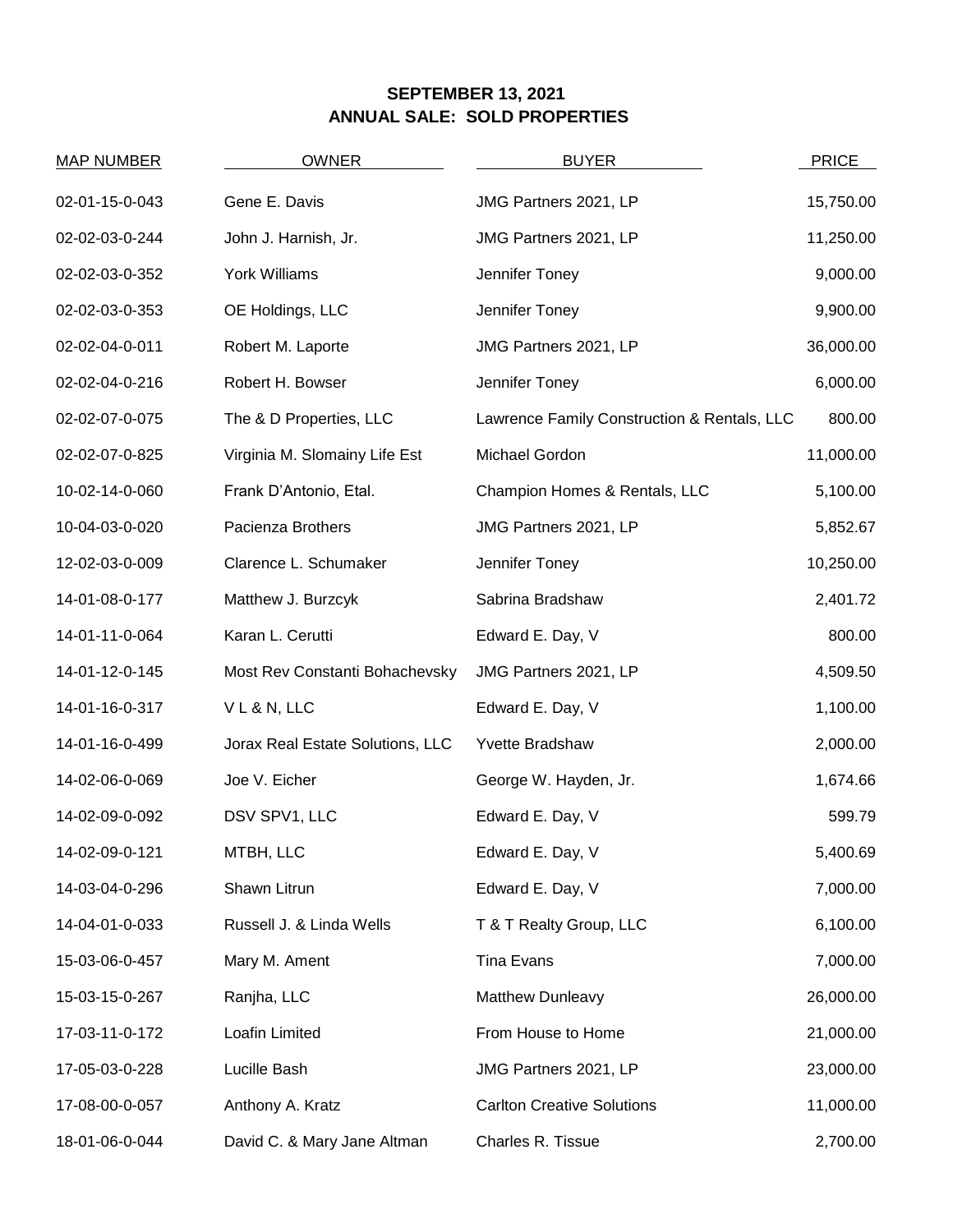| 18-01-06-0-045 | David C. & Mary Jane Altman                       | Charles R. Tissue                           | 4,016.23  |
|----------------|---------------------------------------------------|---------------------------------------------|-----------|
|                | 18-01-06-0-045-99-001 David C. & Mary Jane Altman | Charles R. Tissue                           | 2,677.19  |
| 18-01-07-0-072 | David C. & Mary Jane Altman                       | Charles R. Tissue                           | 1,024.02  |
| 19-03-08-0-131 | L. Jane Morgan                                    | <b>Carlton Creative Solutions</b>           | 6,800.00  |
| 19-03-12-0-058 | Carl C. Altman, Jr.                               | Jerilyn Lewis                               | 843.19    |
| 20-02-06-0-107 | <b>Keaundre Crews</b>                             | Wealth Capital Group, LLC                   | 20,000.00 |
| 20-02-06-0-288 | Taryle Ferguson, Etal.                            | Hope Road Homes, LLC                        | 5,843.33  |
| 20-02-06-0-387 | Patricia M. Uncapher                              | William L. Sanders                          | 3,933.68  |
| 20-02-06-0-389 | Patricia M. Uncapher                              | William L. Sanders                          | 1,749.75  |
| 20-02-06-0-401 | Gwendolyn C. Ford                                 | Wealth Capital Group, LLC                   | 5,102.07  |
| 20-02-06-0-681 | Alan D. Soderholm                                 | William L. Sanders                          | 6,605.73  |
| 20-02-07-0-507 | Deivi Portorreal                                  | Wealth Capital Group, LLC                   | 6,200.00  |
| 20-02-07-0-711 | Thomas W. Wells, Jr.                              | Wealth Capital Group, LLC                   | 5,050.36  |
| 20-02-10-0-038 | De'Von White                                      | Wealth Capital Group, LLC                   | 9,400.00  |
| 20-02-10-0-041 | Mark A. Shrader                                   | T & T Realty Group, LLC                     | 6,652.55  |
| 20-02-11-0-172 | Jennifer L. Bomba                                 | JMG Partners 2021, LP                       | 6,009.13  |
| 20-02-16-0-136 | James M. & Colette Troy                           | From House to Home                          | 66,000.00 |
| 20-02-16-0-221 | James M. & Colette S. Troy                        | JMG Partners 2021, LP                       | 8,100.00  |
| 24-01-16-0-150 | New Ken Property Group, LLC                       | Michael Gordon                              | 8,900.00  |
| 24-03-04-0-015 | Daniel W. Szentesi                                | LeBren O'Neal                               | 5,000.00  |
| 24-03-16-0-139 | Constance R. Cirigliano                           | Jennifer Toney                              | 8,700.00  |
| 24-03-16-0-269 | Larry L. Oleter, Etal.                            | Lawrence Family Construction & Rentals, LLC | 1,179.44  |
| 24-03-16-0-324 | Robert D. Thomas                                  | Bruce Lee Jackson                           | 2,100.00  |
| 24-04-10-0-084 | Paul Scott Scratchard                             | G M Housing Solutions, LLC                  | 11,000.00 |
| 24-04-13-0-008 | Alexander J. Kovacs                               | LeBren O'Neal                               | 8,500.00  |
| 24-04-13-0-225 | William I. Moten, Jr.                             | JMG Partners 2021, LP                       | 66,000.00 |
| 24-04-13-0-247 | Jane Poliak                                       | G M Housing Solutions, LLC                  | 6,752.58  |
| 24-05-03-0-104 | Roberto J. Santiago Cruz                          | <b>Bryaunt Williams</b>                     | 2,200.00  |
| 24-05-03-0-253 | Donna J. McLaughlin                               | Carnetta Marcinia Scruggs                   | 9,350.78  |
| 24-05-04-0-413 | Larry L. & Sheryl L. Olbeter                      | Aaron Zarbaugh                              | 12,000.00 |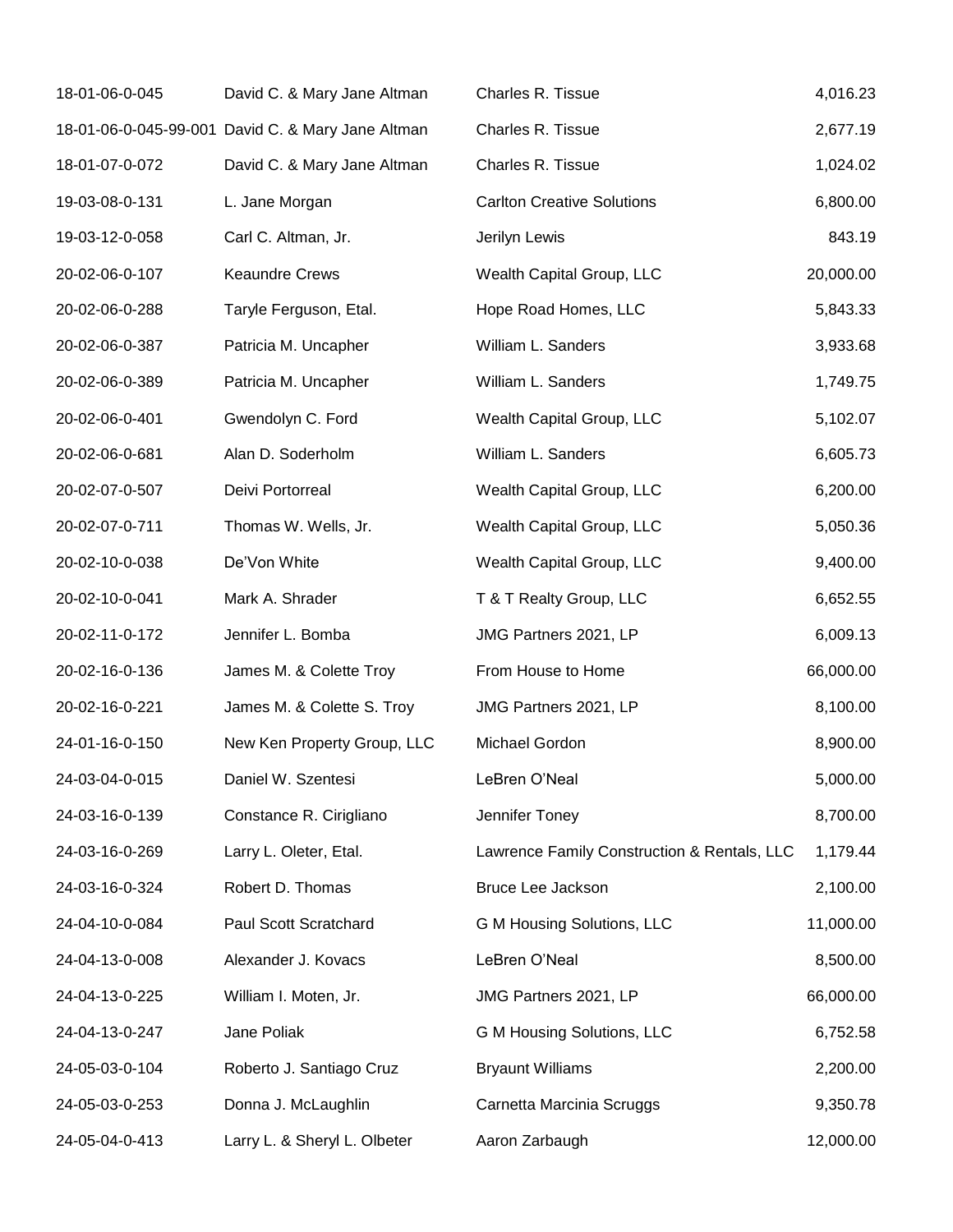| 24-06-01-0-089 | Daniel W. Ivanovich                               | Jennifer Toney                            | 3,755.19   |
|----------------|---------------------------------------------------|-------------------------------------------|------------|
| 24-06-01-0-258 | John Richard Melville                             | JMG Partners 2021, LP                     | 32,000.00  |
| 31-01-04-0-088 | Frank & Margaret Varholak                         | JMG Partners 2021, LP                     | 6,764.30   |
| 32-01-12-0-017 | Michael Kadar                                     | Russell Wayne Earhart, Jr.                | 1,560.48   |
| 33-02-03-0-280 | Jonalynn Colaizzi                                 | T & T Realty Group, LLC                   | 9,400.00   |
| 34-01-07-0-125 | Brenda S. & Lucas S. Hill                         | Wilbur Beckwith                           | 10,250.00  |
| 37-01-05-0-242 | Alex & Antionette Orlowski                        | Paula Bertetto                            | 3,818.51   |
| 37-01-05-0-349 | Eleanor Gervasi, Etal.                            | Paula Bertetto                            | 8,800.00   |
| 37-01-06-0-272 | Lawrence S. & Ida G. Dudzik                       | Paula Bertetto                            | 5,876.08   |
| 37-01-07-0-020 | Carrie Leway                                      | Joshua George Burrows                     | 6,100.00   |
| 37-01-09-0-024 | <b>Eric Emory</b>                                 | Debra L. Lugo                             | 3,193.23   |
| 37-01-09-0-108 | Gregory V. Makowski                               | Andrew Salego                             | 1,800.00   |
| 37-01-09-0-418 | Elizabeth D. Beaver                               | Paula Bertetto                            | 5,800.00   |
| 41-01-16-0-131 | Janet L. Butterworth, Etal.                       | Eland Property, LLC                       | 8,000.00   |
| 42-04-00-0-089 | Ward C. Kepple                                    | <b>Philip McKinley</b>                    | 600.00     |
| 42-06-00-0-063 | Charles R. Jr. & Dorothy H. Bowser Jennifer Toney |                                           | 10,900.00  |
| 42-10-09-0-045 | Lee & Kim Schumaker                               | Pajer Properties, LLC                     | 56,000.00  |
| 42-13-00-0-113 | Jenna Marie Sipolino                              | Paula Bertetto                            | 5,500.00   |
| 45-10-00-0-160 | Daniel & Barbara Harteis                          | <b>Garrett Friel &amp; Brittany Friel</b> | 5,211.57   |
| 45-18-09-0-049 | William H. & Bernice Stevens                      | Stephen Dreischalick                      | 3,431.36   |
| 45-40-03-0-049 | Josephine Ritter                                  | JMG Partners 2021, LP                     | 66,000.00  |
| 46-16-00-0-130 | Catherine Gazzo & Susanna Lucen Brian K. Carey    |                                           | 4,400.00   |
| 47-01-00-0-053 | Dave's Landscaping, Etal.                         | Matthew Dunleavy                          | 16,500.00  |
| 47-07-00-0-041 | Richard J. Bjerke, Jr.                            | Eland Property, LLC                       | 180,000.00 |
| 47-10-06-0-017 | Brittany Ann Krasman                              | Ricky Fosbrink & Cheryl Fosbrink          | 2,313.01   |
| 47-10-06-0-027 | Brittany Ann Krasman                              | Ricky Fosbrink & Cheryl Fosbrink          | 638.46     |
| 47-14-00-0-149 | M E D Haverford, LP                               | Matthew Dunleavy                          | 10,500.00  |
| 49-15-00-0-014 | John E. & Edwardine Saul                          | Mondics Affordable Housing, LLC           | 8,129.59   |
| 49-16-13-0-002 | Kathryn E. Buick                                  | <b>Carlton Creative Solutions</b>         | 4,567.99   |
| 50-02-00-0-059 | Joanne Cole                                       | Champion Homes & Rentals, LLC             | 5,345.17   |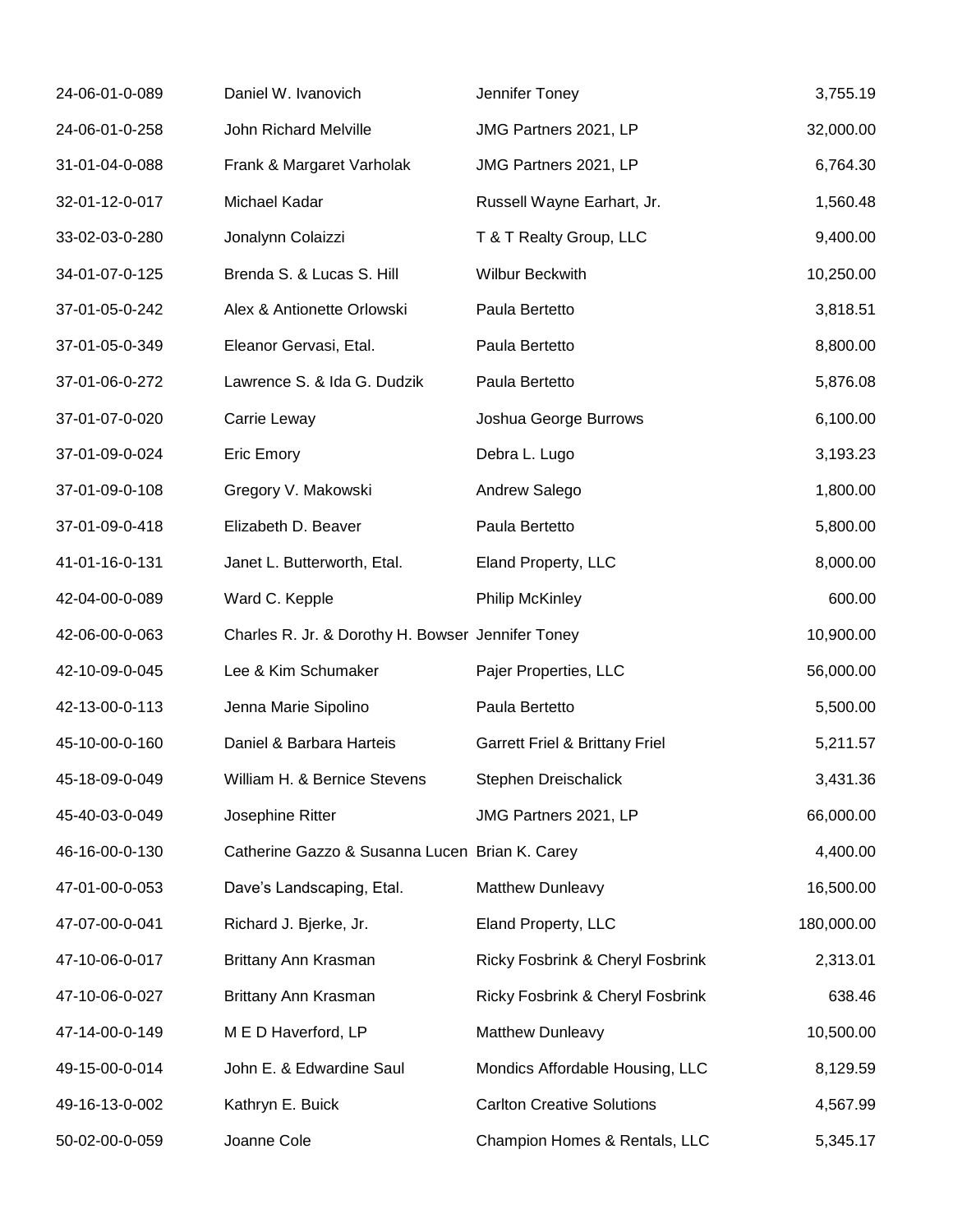| 50-13-12-0-019                          | Richard R. Altman                                     | <b>Tina Evans</b>                  | 7805.94   |
|-----------------------------------------|-------------------------------------------------------|------------------------------------|-----------|
| 50-14-02-0-078                          | Jan Ondra                                             | Joseph M. Maystrovich              | 910.53    |
| 50-28-05-0-034                          | Michael A. Salvatore, Etal.                           | JMG Partners 2021, LP              | 30,000.00 |
| 50-29-03-0-036                          | Edward J. & Annette J. Poska Tru                      | JMG Partners 2021, LP              | 73,000.00 |
| 50-30-00-0-018                          | David C. & Mary Jane Altman                           | Shane Warden                       | 5,000.00  |
| 50-30-00-0-069                          | David C. & Mary Jane Altman                           | Charles R. Tissue                  | 870.22    |
| 51-15-15-0-007                          | Daryl J. & Darlene M. Dukic                           | Ray E. Ringler                     | 29,000.00 |
| 51-16-12-0-028                          | James R. Smith, Jr.                                   | Donald Yanik                       | 3,569.38  |
| 51-17-00-0-077                          | Thomas J. & Hilda M. Carns                            | Thomas J. Brown                    | 1,950.18  |
| 51-18-00-0-217                          | Gary D. Barden                                        | <b>Carole Starrett Simile</b>      | 16,750.00 |
| 51-30-07-0-098                          | Carolyn S. Rahl                                       | Matthew Dunleavy                   | 29,000.00 |
| 52-01-00-0-074                          | William G. Sr. Fennell & Wallace M. Joshua A. Micenko |                                    | 856.38    |
| 52-01-11-0-040                          | William G. & Dorothy M. Bee                           | <b>Carlton Creative Solutions</b>  | 6,100.00  |
| 52-02-14-0-034                          | Marsha Wilkinson                                      | <b>Carlton Creative Solutions</b>  | 8,112.92  |
| 52-05-00-0-037                          | Shawn E. Jusko                                        | Jennifer Toney                     | 27,000.00 |
| 52-08-03-0-207                          | Texas Keystone, Inc.                                  | David P. Eiler                     | 1,000.00  |
| 52-09-01-0-096                          | Goetzinger Holdings, LLC                              | Fitzhugh Property Investments, LLC | 480.71    |
| 53-08-00-0-009                          | Patricia A. & John Wollam                             | Michael Remington                  | 929.75    |
| 54-01-00-0-024-99-016 Ronald Fialkovich |                                                       | Keith Eric Wallace & Tara Wallace  | 4,938.52  |
| 54-02-00-0-030                          | John E. Cade, Jr.                                     | Joseph M. Maystrovich              | 909.42    |
| 54-04-14-0-150                          | James E. Jr. & Joan M. Brode                          | Paul Schade & Jeff Schade          | 1,500.00  |
| 54-07-07-0-025                          | Scott E. Rosensteel                                   | <b>Carlton Creative Solutions</b>  | 6,288.78  |
| 54-07-14-0-029                          | Ray Obryon                                            | Kenneth Lichtenfels                | 1,790.36  |
| 54-11-14-0-122                          | Michael & Season Liller                               | JMG Partners 2021, LP              | 66,000.00 |
| 55-04-13-0-148                          | Oak Farm Estates Partners                             | <b>Courtney Arbore</b>             | 617.54    |
| 55-14-03-0-066                          | Carl O. Broker, II                                    | Seneca Leandro View, LLC           | 14,323.16 |
| 55-14-04-0-108                          | William P. Boynton, Etal.                             | <b>Carlton Creative Solutions</b>  | 10,250.00 |
| 55-18-00-0-039                          | Jack Hensley                                          | JMG Partners 2021, LP              | 18,000.00 |
| 56-08-04-0-030                          | Ajax 2018-F REO, LLC                                  | Tyler Hoberman                     | 25,449.08 |
| 56-13-00-0-085                          | Robert James Kunkle                                   | Matthew Dunleavy                   | 26,000.00 |